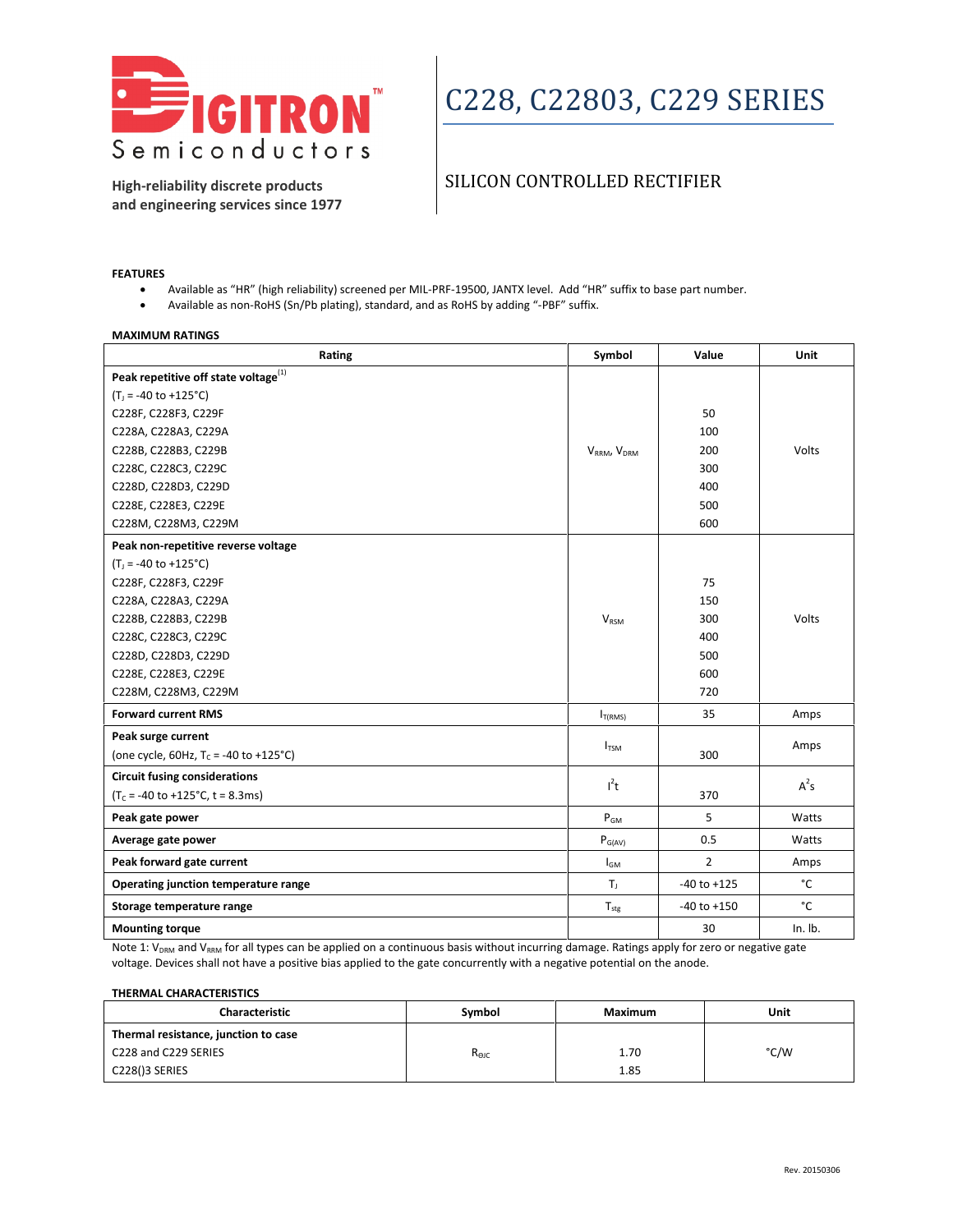

### SILICON CONTROLLED RECTIFIER

**High-reliability discrete products and engineering services since 1977**

| <b>ELECTRICAL CHARACTERISTICS</b> ( $T_c$ = 25 <sup>°</sup> C unless otherwise noted) |  |
|---------------------------------------------------------------------------------------|--|
|                                                                                       |  |

| Characteristic                                                              | Symbol                              | Min.     | Typ.                     | Max.                     | Unit           |
|-----------------------------------------------------------------------------|-------------------------------------|----------|--------------------------|--------------------------|----------------|
| Peak forward or reverse blocking current                                    |                                     |          |                          |                          |                |
| (Rated V <sub>DRM</sub> or V <sub>RRM</sub> , gate open)                    | I <sub>DRM</sub> , I <sub>RRM</sub> |          |                          |                          |                |
| $T_c = 25^{\circ}C$                                                         |                                     |          | $\overline{\phantom{a}}$ | 10                       | μA             |
| $T_c = 125^{\circ}C$                                                        |                                     |          |                          | 3                        | m <sub>A</sub> |
| Forward "on" voltage                                                        |                                     |          |                          |                          |                |
| $(ITM = 100A peak)$                                                         | $V_T$                               |          | $\omega$                 | 1.9                      | Volts          |
| Gate trigger current (continuous dc)                                        |                                     |          |                          |                          |                |
| $(V_D = 12V, R_1 = 80\Omega, T_C = 25^{\circ}C)$                            | $I_{GT}$                            |          |                          | 40                       | <b>mA</b>      |
| $(V_D = 6V, R_L = 80\Omega, T_C = -40\degree C)$                            |                                     |          |                          | 80                       |                |
| Gate trigger voltage (continuous dc)                                        |                                     |          |                          |                          |                |
| $(V_D = 12V, R_L = 80\Omega, T_C = 25^{\circ}C)$                            |                                     |          |                          | 2.5                      | Volts          |
| $(V_D = 6V, R_1 = 80\Omega, T_C = -40^{\circ}C)$                            | $V_{GT}$                            |          |                          | 3                        |                |
| Gate trigger voltage                                                        |                                     |          |                          |                          | Volts          |
| (Rated $V_{DRM}$ , R <sub>L</sub> = 1000 $\Omega$ , T <sub>C</sub> = 125°C) | $V_{GT}$                            | 0.2      | $\overline{\phantom{a}}$ | $\overline{\phantom{a}}$ |                |
| <b>Holding current</b>                                                      |                                     |          |                          |                          |                |
| (Anode voltage = 24V, gate open)                                            |                                     |          |                          |                          | mA             |
| $T_c = 25^{\circ}C$                                                         | Iн                                  |          | ٠                        | 75                       |                |
| $T_c = -40^{\circ}C$                                                        |                                     |          | $\blacksquare$           | 150                      |                |
| Turn-on time $(t_d + t_r)$                                                  |                                     |          |                          |                          |                |
| $(ITM = 35A, IGT = 40mA)$                                                   | $t_{\text{on}}$                     | $\equiv$ | $\mathbf{1}$             | $\overline{\phantom{a}}$ | μs             |
| Turn-off time                                                               |                                     |          |                          |                          |                |
| $(ITM = 10A, IR = 10A)$                                                     | $t_{\text{off}}$                    |          | 20                       |                          | μs             |
| $(ITM = 10A, IR = 10A, TC = 100°C)$                                         |                                     |          | 35                       |                          |                |
| Forward voltage application rate                                            |                                     |          |                          |                          |                |
| $(T_c = 100^{\circ}C)$                                                      | dv/dt                               |          | 50                       |                          | $V/\mu s$      |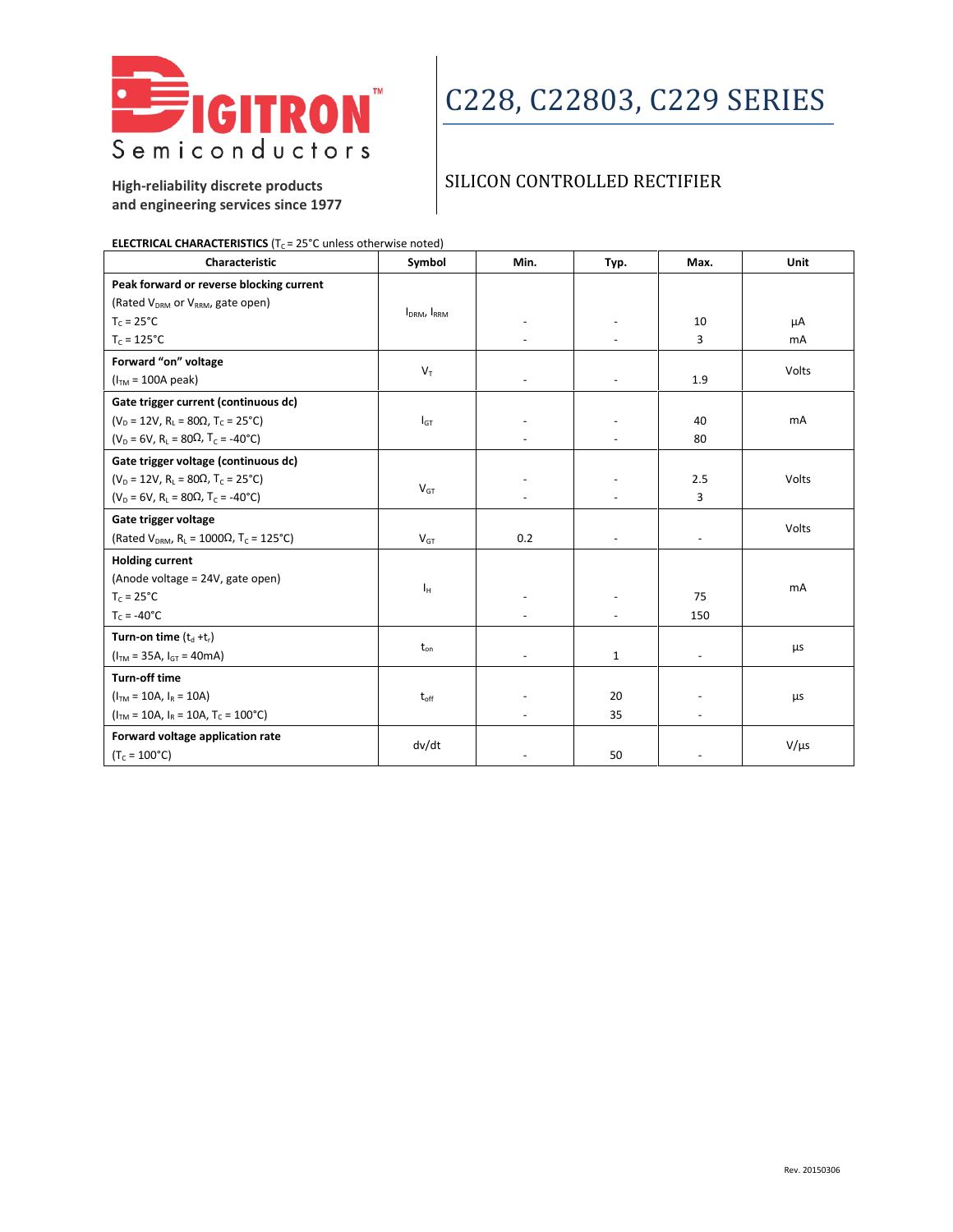

#### **High-reliability discrete products and engineering services since 1977**

### SILICON CONTROLLED RECTIFIER

**MECHANICAL CHARACTERISTICS**

| Case           | Digi PF1 (C229 SERIES)      |
|----------------|-----------------------------|
| <b>Marking</b> | Body painted, alpha-numeric |



|   | <b>DIGI PF1</b> |       |                    |        |
|---|-----------------|-------|--------------------|--------|
|   | <b>Inches</b>   |       | <b>Millimeters</b> |        |
|   | Min             | Max   | Min                | Max    |
| A | 0.501           | 0.505 | 12.730             | 12.830 |
| F |                 | 0.160 |                    | 4.060  |
| G | 0.085           | 0.095 | 2.160              | 2.410  |
| н | 0.060           | 0.070 | 1.520              | 1.780  |
| J | 0.300           | 0.350 | 7.620              | 8.890  |
| К |                 | 1.050 |                    | 26.670 |
| L |                 | 0.670 |                    | 17.020 |
| Q | 0.055           | 0.085 | 1.400              | 2.160  |